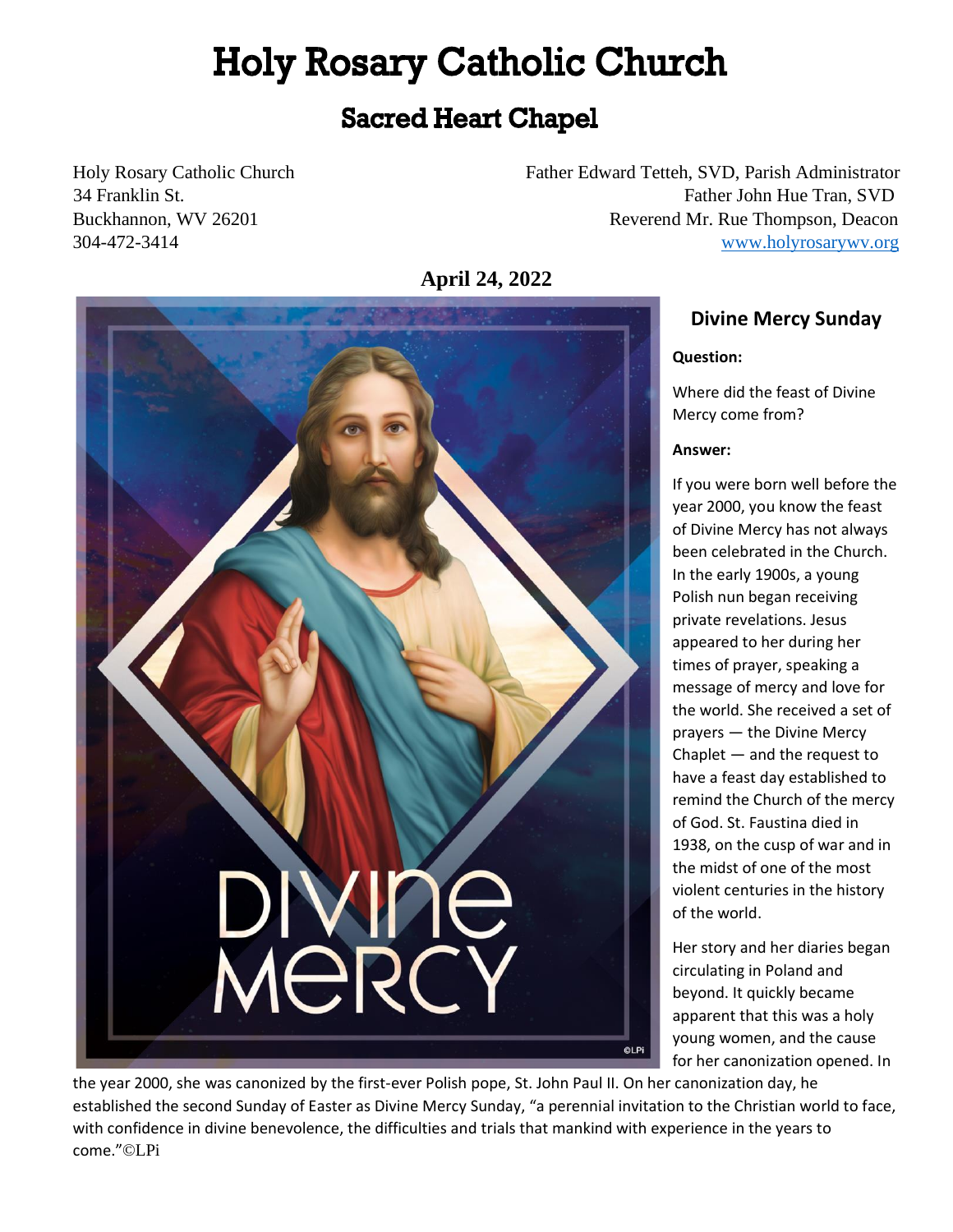### **2nd Sunday of Easter (Divine Mercy Sunday)**

**Ven Thomas struggles to remove his boulder!** Being very pragmatic and determined, he Ven Thomas struggles to remove his boulting the risen Christ for himself!<br>
Wants to see the risen Christ for himself!<br>
Thomas's boulder is bouw with mistrust Many Thomas's boulder is heavy with mistrust. Many of ours are too. A certain amount of skepticism is good, as it can save us from being duped or misled. But we can become so skeptical of things that it erodes our ability to trust anything we see or hear. Skepticism can actually be a well-disguised defense mechanism that we use to prevent us from being hurt or perceived as a fool. Having too much ego protection is a real risk. Thomas, because of the boulder blocking his vision, could not even trust the word of his friends.

Boulders are hard to move. It's difficult to seek change or take a risk, especially when we are so afraid to be vulnerable or reluctant to trust another's word. When we are closed minded, overly pragmatic, unwilling to see things in a different way, stubborn or defensive, it is difficult to be surprised by God and stretched. We need to be less guarded, self-assured, and self-absorbed. God cannot break into the ordinary moments of our lives and inspire us when we cling to doubt. If we are going to discover resurrection faith, we have to believe that what the witnesses say is true, especially when they are credible. We also have to trust that the risen Christ is alive in us, too!

While the first witnesses to the resurrection have faded into history, there are many others who have come after them. They continue to inspire by walking the talk of faith. They are the martyrs who offer their lives for the Gospel, the simple holy people in our communities who cling so steadfastly to their faith, those who have touched despair and found new hope and the ones who, even in spite of ridicule, still pursue their hunger and thirst for God. They are our friends, acquaintances, biblical heroes, and saints, and many others who are convinced that they have seen the Lord! The risen Christ may not surprise us with the same kind of visit as he did the first disciples, but God finds other ways. All we have to do is open our eyes, remove whatever is preventing us from seeing and believing and exclaim: "My Lord and my God!" ©LPi

### Clergy Note of Thanks

We are very grateful for your Easter gifts and prayers! Wishing you and your loved ones God's blessing, Fr. John, Fr. Ed & Deacon Rue

### Many Thanks

I am very grateful to you all, my dear parishioners, for your sympathy cards, mass intentions, phone calls, visits, emails and gifts when you heard of the death of Gladys Tetteh, my sister. My family and I are very appreciative of your kindness and thoughtfulness. God bless you all, Ed Tetteh, svd

### **Easter Season Prayer Aids**

How was the Lenten Season for you? Did your prayer, fasting, and almsgiving bring you closer to our Lord? We now enter into the Easter Season, the 50 days following the Resurrection when we continue to pray and reflect on the Scriptures and what happened after Jesus rose from the dead. Don't forget to pick up our Easter prayer book, our "Little White Book." This prayer aid will assist you as you continue to reflect and pray on the life of our Lord. Pick up our "Little White Books" at the entrances to the church. They are free!

### **Musician's Breakfast**

The musicians of Holy Rosary Parish and their families will hold their annual Musician's Breakfast on Sunday, April 24, at Deer Park Inn immediately after Mass. These dedicated volunteers always leave time in their schedules to make sure that we have plenty of good music for our liturgies each and every week. We thank our music coordinator, Shirley Lundell, and all who serve in the music ministry, for their service to our parish.

### Blessing our Rock Garden:



Please note the Change of Date

The BLESSING and DEDICATION of ST. JOSEPH ROCK GARDEN will occur

Sunday, May 1, following the 9 am liturgy. We have waited a long time for the memorial stone to arrive and it is finally here! Please be a part of this dedication outside in front of the rock garden. If you have not

yet placed your family stone in the garden, hurry and do that before the dedication! We want all families to be represented as a way of honoring good St. Joseph. This is also a means of recognizing the role of fathers in the life of the Church and in the family.

 Thank you for your patience in waiting for this dedication. Shipping delays were the problem. See you then!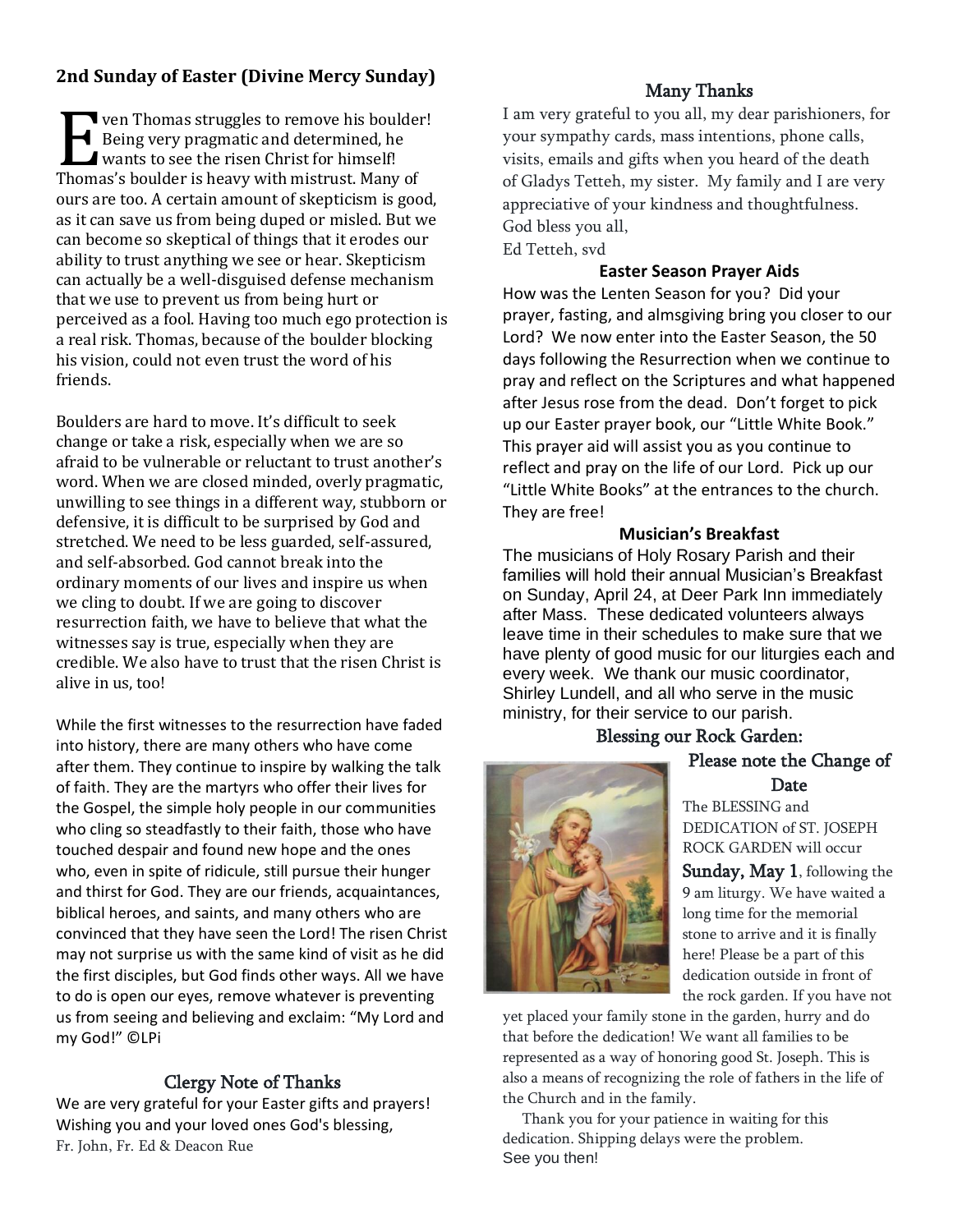### **Hearing Assistance Devices**

Hearing assist devices are located at the entrance to the church.

### **Congratulations, Kennedi!**

Congratulations are in order for Kennedi Lewellyn, who was awarded first place in the West Virginia University undergraduate research symposium in Health Sciences division for her research on drugs to treat sepsis. So proud of you, Kennedi!

**May Crowning and Procession** Ideas are needed to implement a May crowning and procession. Please come to a meeting in the parish meeting room at 1 pm on Wednesday, April 27<sup>th</sup> to make plans and bring together ideas. All are welcome. This has not been done for many, many years, so we need you to bring your ideas to help make this a success.

### **Knights of Columbus Meeting**

The Knights of Columbus will be meeting at Holy Rosary Parish on Tuesday May 10th at 6:30 p.m. in Marist Hall. Pizza will be provided. Please contact Mike Gasper for more information.

### **Can You Share a Ride to Mass?** Would anyone like to give Jerry Stankus a ride to church? She doesn't drive and would appreciate an occasional ride to Saturday or Sunday Mass. Her phone

number is 304-472-1409. Thank you. **A Note From Crosslines**

The Easter Food Boxes at Crosslines have been distributed and approximately 440 families were recipients this Easter Season. There was great community support as always, and Holy Rosary was a big part of this collection of food. Each box contained potatoes, canned vegetables, granola bars, Easter eggs, hand sanitizer and a dessert plus macaroni and cheese, walnuts, dried milk, a carton of eggs and a ham. Director Kristi Wilkerson said the Parish House is excited to be back up and seeing their neighbors in person. Thank you for your support.

### **Volunteers Needed**

Last weekend we asked for volunteers to help us begin our "social gatherings" at Holy Rosary. We hope to host a Mother's Day Breakfast on May 8<sup>th</sup>, a Father's Day Breakfast in June, and a First Communion reception, on May 8<sup>th</sup>. We need leaders and helpers! Volunteer your help to Father Ed!

### **A Note From Brother Roy**

Bro. Roy Madigan, S.M. will have a change of address beginning the end of April of this year. His new address will be 1276 National Road, apartment 403, Wheeling, W.V. 26003-5770.

### Our Sympathies

We offer our prayers and sympathies to Louise Hawkinberry and her family on the recent death of her husband, Jim. A memorial mass will be held at 11 a.m. on Monday, April 25 and visitation is from 9-11 in the church. May Jim's soul, and all the souls of the faithful departed, rest in peace.

### Our Sympathies

Our sympathies are also extended to Margaret Balli and her family on the death of her husband Edward. May his soul rest in peace of our Lord.

### Our Diaper Bank is Back!

Since the Pandemic, our services at The Parish House have been limited. Recently, we have been asked to RE-vive our Diaper Bank Ministry. I have contacted a few parishioners and there is interest in starting up, but we will need your support. There are 3 ways to help. 1} Bring your donations of diapers and wipes to the Hall so we can begin with a good supply. 2} Place a donation in the "Needy" basket marked for Diaper Bank. 3} Donate an hour or more of your time, 9 a.m.-1 p.m. Please call me at 472-2431 to arrange that. Please consider how you can be a part of this worthy ministry. This can make a difference in our community and may impact a temptation to seek abortion due to economic issues. Sincerely, Sarah Ziems

### **Attention High School Seniors**

The Knights of Columbus Council 603 is pleased to announce the 2022 Father Mark T. Gallipeau High School Scholarship. The scholarship was established through the vision of the Elkins Council and is offering (1) scholarship to an active Catholic high school senior. Applications are open to all active members of Holy Rosary parish in Buckhannon, St. Patrick parish in Coalton, and St. Brendan parish in Elkins. The deadline for applications is April 22, 2022. To download a copy of the scholarship information and application, go to the St. Brendan webpage and click on the scholarship link on the home page.

### **Last Week's Collection**

Envelopes: \$1,343.00 Loose: \$288.00 Easter Collection: \$925.00 Attendance  $4/16 - 69$ 4/17 - 143



### **Celebrate With your Parish Family!**

Do you have a birthday or special celebration in your family for April? Celebrate with your parish family! Just drop a note in the collection basket or give it to Fr. Ed.

| April 10  | Mike Hicks              |  |  |
|-----------|-------------------------|--|--|
| April 12  | Brother Roy Madigan, sm |  |  |
| April 15  | Libby Anderegg          |  |  |
| April 18  | <b>Dennis Cortes</b>    |  |  |
| April 19. | Lany Wijayani (Hyre)    |  |  |
| April 21  | Linda Hicks             |  |  |
| April 21  | <b>Father John Tran</b> |  |  |
| April 24  | Donna Gjolberg          |  |  |
| April 27  | Ralph Smith             |  |  |



ngratulations to Mike and Roberta Ashley who celebrate their 56th wedding anniversary on April 23. Best wishes to be a straight for the straight straight for the straight straight for the straight str